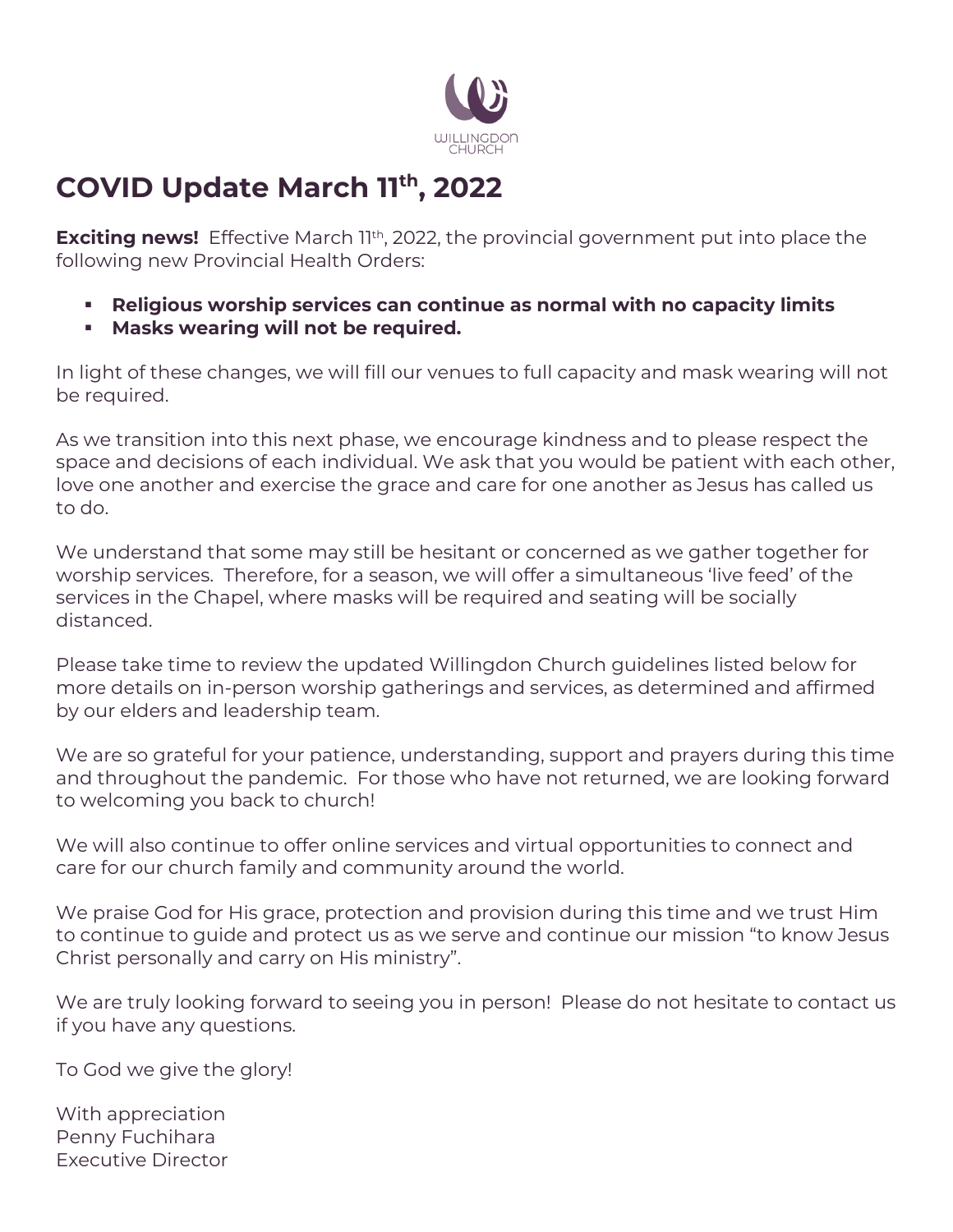## **Updated March 11th, 2022 – as per Provincial Health Orders**

\_\_\_\_\_\_\_\_\_\_\_\_\_\_\_\_\_\_\_\_\_\_\_\_\_\_\_\_\_\_\_\_\_\_\_\_\_\_\_\_\_\_\_\_\_\_\_\_\_\_\_\_\_\_\_\_\_\_\_\_\_\_\_\_\_\_\_

Please note the following protocols may change, we encourage you to check this webpage frequently.

Religious Worship Services can continue as normal with no capacity limits. Masks wearing will not be required, but please respect the space and decisions of people around you.

If you attend, please note you are attending as a personal decision to attend a worship service with others.

**If you are not feeling well, please do a "health check", please stay home and join an online service at willingdon.org at home.**

\_\_\_\_\_\_\_\_\_\_\_\_\_\_\_\_\_\_\_\_\_\_\_\_\_\_\_\_\_\_\_\_\_\_\_\_\_\_\_\_\_\_\_\_\_\_\_\_\_\_\_\_\_\_\_\_\_\_\_\_\_\_\_\_\_\_\_\_\_\_\_\_\_\_\_\_\_\_\_\_\_\_

## **PLAN YOUR VISIT**

**Parking:** The church parking lot is reserved for first-time visitors, seniors and those with special needs. Please park at Moscrop or BCIT.

**Arrival:** Doors will open 15 minutes before each service.

**Prayer Time:** During this time we will be offering prayer in the Prayer Centre and Fireside Room anytime, before, during and after services.

**Communion:** As approved by the elders, we will be offering communion in single disposal servings to minimalize the passing of objects between many people. These will be handed out to you at the beginning of a communion service. $||$ 

**Tithing:** We encourage electronic giving. There are tithing boxes and interac machines located in the resource center.

**Children's and Student Programs:** Please visit our website for more information on our programs<https://willingdon.org/willingdon-church-ministries>